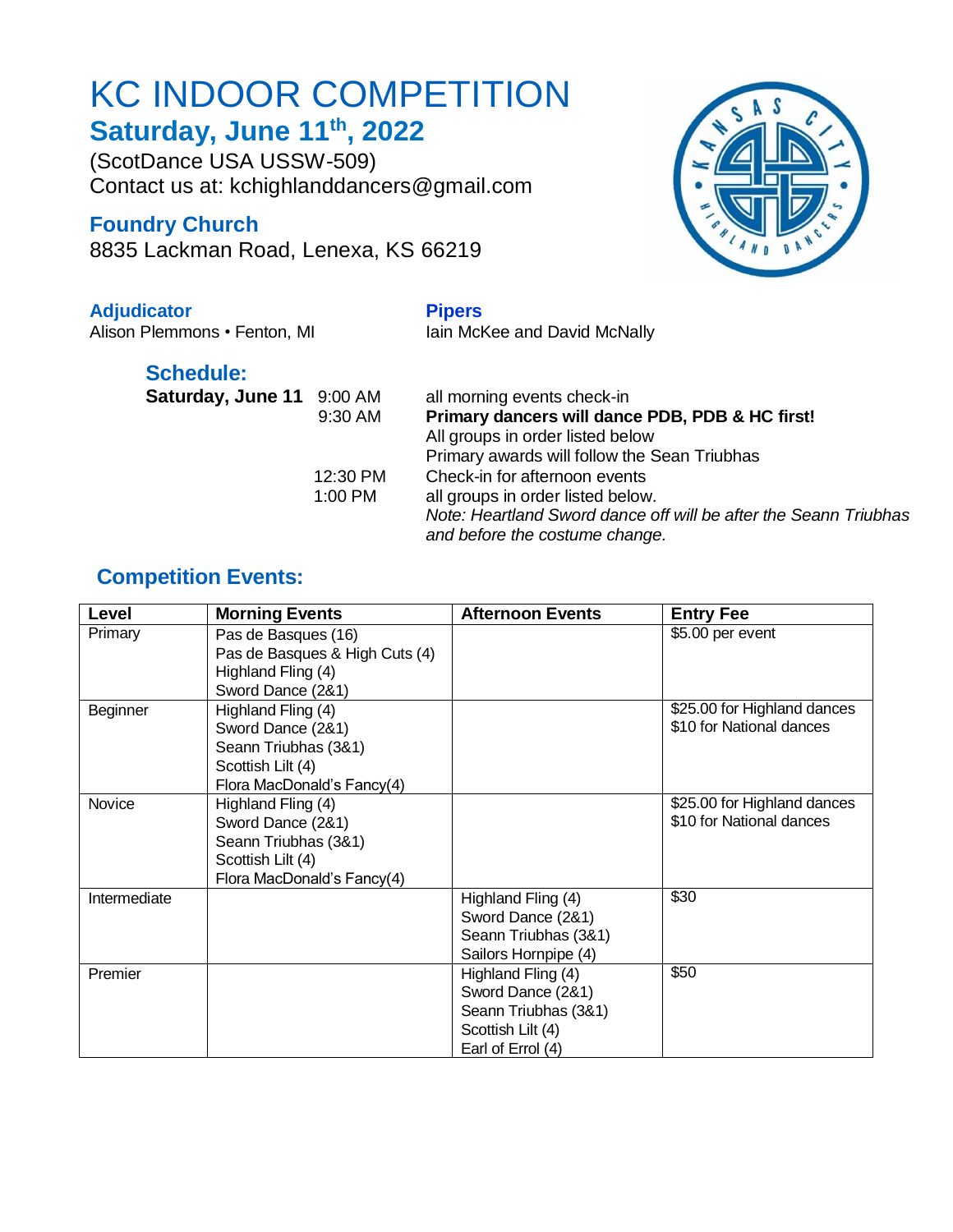## **GENERAL RULES** • • • • • • • • • • •

- Competitions will be conducted in accordance with R.S.O.B.H.D. and Scotdance USA regulations.
- All dancers MUST have valid R.S.O.B.H.D. registration cards. No entry will be accepted without current registration number. Dancers must show their Registration card the day of the competition in order to compete. Any competitor unable to show a registration card WILL NOT BE ALLOWED TO COMPETE!!
- Competitors must register online no later than Saturday, May 28, 2022 to be eligible for the early entry fee. **Late entries accepted until June 7, 2022 with \$10.00 late fee. No field entries accepted.**
- Age groupings for Pre-Premier Classes will be determined according to the number of entries.
- Any competitor not reporting when their number is called will be disqualified for that dance.
- Competitors must remain in costume until all medals and trophies have been awarded.
- The decisions of the Adjudicator are final. Petitions should be filed to the Dance Chairman no later than 48 hours after the event. The petition should be in writing and accompanied with a \$25.00 fee that will be refunded if petition is warranted.



## **COVID-19 Recommendations for Competitions**

## **Effective March 17, 2022**

**"It is the responsibility of all attendees to review these guidelines before coming to the competition."**

**Please view this link closer to the competition for any updated guidance from ScotDance USA:** COVID-19 — [ScotDance USA Events](https://www.scotdanceusaevents.com/covid19)

All event coordinators and competition organizers are required to follow state, local & venue health and safety laws, rules, and regulations related to the management of COVID-19. Please refer to the "CDC State and Territorial Health Departments Websites" page for links to state health department websites. <https://www.cdc.gov/publichealthgateway/healthdirectories/healthdepartments.html>

### **If a person is feeling ill, he/she must not attend a SDUSA event.**

Below are additional recommendations

- All attendees at SDUSA events must comply with state, local & venue health and safety laws, rules, and regulations for physical distancing and masking.
- The combined Assumption of Risk/Day of Competition Waiver must be completed for all adult attendees upon arrival. This waiver requires only one signature and will apply to all family members including the dancer. A link to the form is included with the entry form so that participants can read them ahead of time. The most up to date document can be found with this link: COVID-19 - [ScotDance USA Events](https://www.scotdanceusaevents.com/covid19)
- Dancers must bring a valid 2022 RSOBHD Registration card. No paper or electronic copy of the card will be accepted. Pre-Premier cards will be collected at Registration.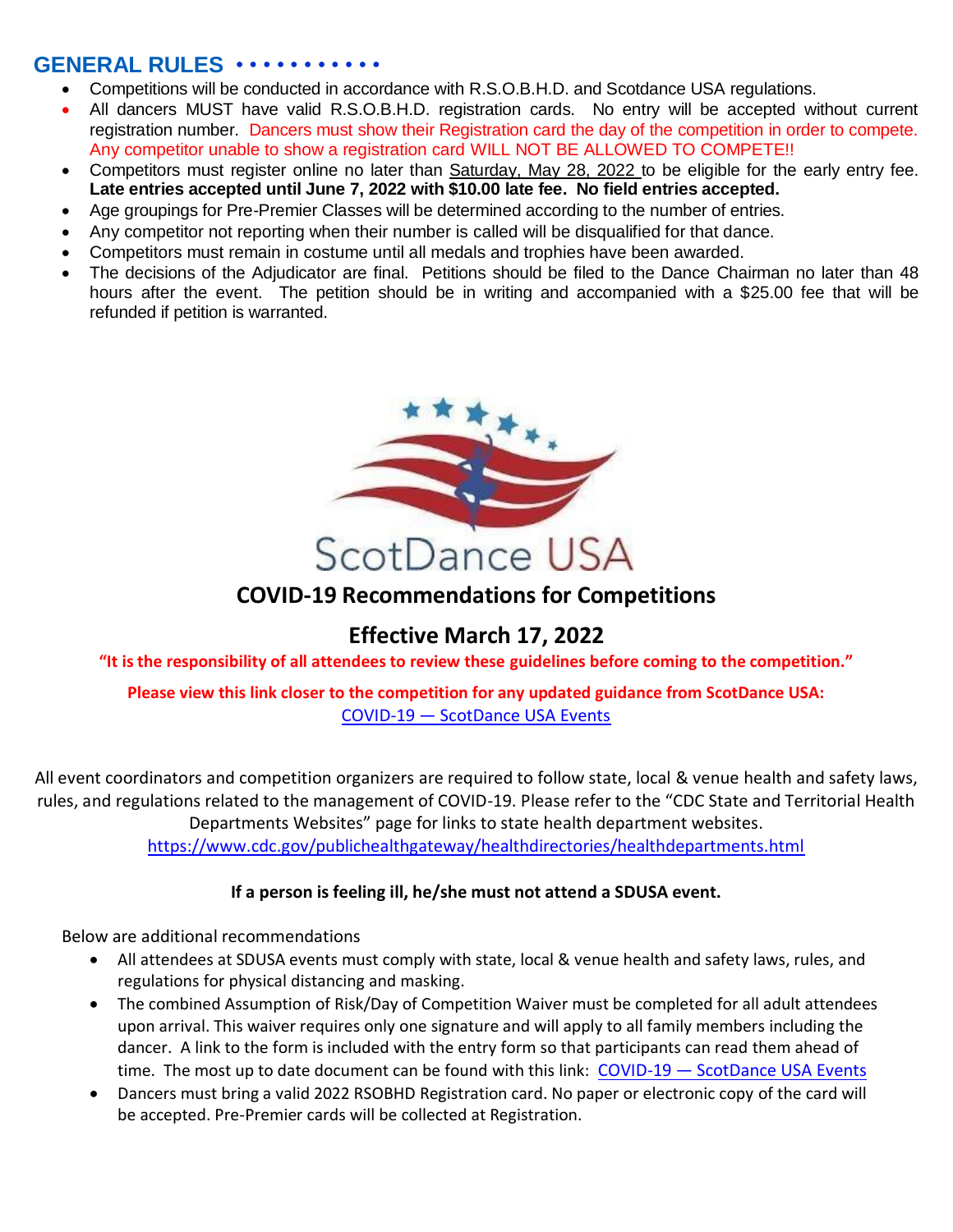PHYSICAL DISTANCING/MASKING /INFECTION CONTROL:

- The US Centers for Disease Control and Prevention (CDC) recommend masking as a prevention strategy for persons age 2 and older who are not fully vaccinated. The CDC also continues to recommend physical distancing to reduce transmission risk.
- Dancers may wear a mask while competing or remove the mask before dancing on stage in which case a bag should be used to place the mask at the back of the stage. If a dancer feels more comfortable wearing a mask in the marshalling area, they should bring their own bag.
- Dancers and spectators should have a mask available if required by law (not required at the time of this writing) or for any situation where they would feel more comfortable wearing a mask.
- Hand sanitizer stations will be available throughout the venue.
- Wearing masks is a personal/family choice if there are no mask requirements in the state where the competition is held (not required at the time of this writing). Parents may encourage their children to wear masks to and from the marshaling area or in other congested areas.
- Changing rooms will be available. Masks and physical distancing should be followed per State and local guidelines.

#### WAIVER/ASSESSMENT

 COVID-19 screening documents should continue to be collected as a measure of responsibility and accountability until advised otherwise by SDUSA. A positive answer to any question on the 2022 Combined Waiver regardless of cause, will result in the individual being denied entry. Organizers may choose to refund entry fees if an individual is denied admission. The most up to date document can be found with this link: COVID-19 — [ScotDance USA Events](https://www.scotdanceusaevents.com/covid19)

#### DANCER REGISTRATION CARDS

Dancers must bring a valid 2022 SDUSA Registration Card.

#### **ScotDance USA reserves the right to return to more stringent guidelines should COVID numbers warrant. We will continue to monitor conditions and revise guidelines as necessary.**

## PRIZES AND TROPHIES ••••••••••••

#### *Heartland Sword Challenge:*

The Kansas City St. Andrew Highland Dancers are excited to continue this award in memory of Dr. and Mrs. Wallace McKee. This award originally began at our Highland Games in 1996. A Scottish Basket-hilt Broadsword will be awarded to the winner of the Special Sword Dance. The 1<sup>st</sup>, 2<sup>nd</sup>, and 3<sup>rd</sup> place winners in the Sword dance in each of the premier age groups will be eligible to dance off for this award with a 2 & 1 Sword dance. A dancer may only receive this award twice.

#### *Denise Irving McNally Most Promising Beginner Award:*

This award is given to the Beginner dancer who, in the judge's opinion, displays the skills and attitude to progress in Highland Dance. It is given by Mary Beth "B" Klein in memory of a dear friend and longtime member of the Kansas City dance community. Denise was instrumental in carrying on the Kansas City tradition of Saturday morning dance classes that we still hold to this day. She strongly encouraged dance friendships regardless of your dance school with so many of these becoming lifelong friendships. Denise loved and nurtured so many of us as Beginner dancers and so this award is a perfect way to remember her impact on Highland Dance.

This award also comes with a \$100 scholarship to be used by the recipient towards dance classes or a workshop. It is sponsored by Mary Beth "B" Klein, Tina Scheppers and Jeanne McBride.